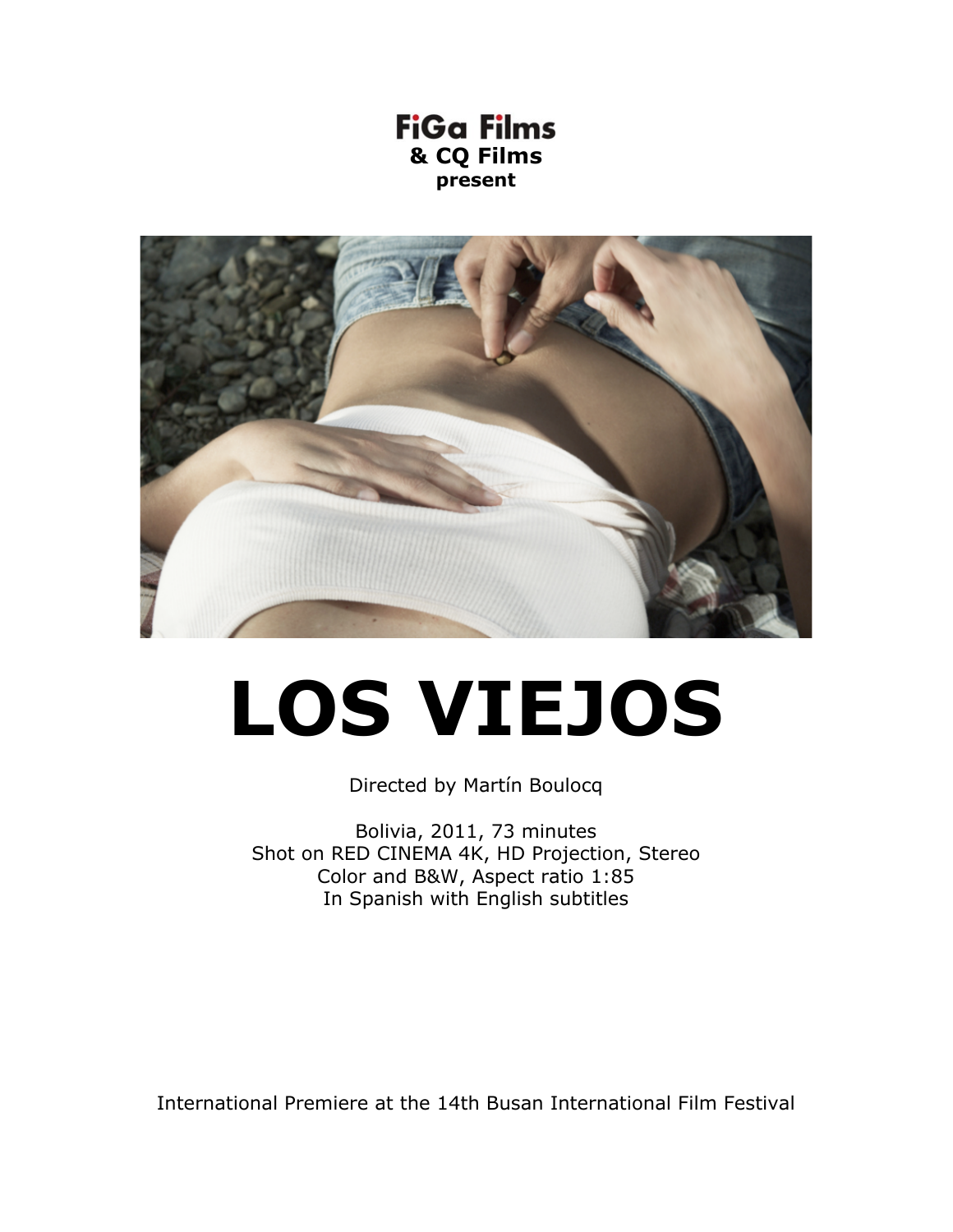## **SYNOPSIS**

Toño (Roberto Guilhon) sets off on a long journey back to his hometown in the south of Bolivia. Many years have passed since he was driven out of his home, however things have now changed with his family. Mario (Julio Iglesias), his adopted father, suffers from a disease and cannot speak. Ana (Andrea Camponovo), with whom he shared his childhood and who was his first love, is now a single mother of a 9 year-old child.

With silent characters, recurring dreams, long walks through the countryside, childhood friends with almost nothing in common, LOS VIEJOS is a film about absence and loneliness, banishment and abrupt separations, and above all, it is a story about the attempt to reconcile with the past.

## **CAST**

ANA - Andrea Camponovo TOÑO - Roberto Guilhon NANA - Charo Peñarrieta FABRIZZIO - Fabrizzio Camponovo TIO MARIO - Julio Iglesias TELÉSFORO - Jorge Ruiz GATO - Diego Pino

#### **CREW**

Directed by Martín Boulocq Written by Rodrigo Hasbún & Martín Boulocq Produced by Alba Balderrama Co-Producer - Juan Carlos Valdivia Executive Producers - Danilo Franulic, Ana María Saavedra Martín Boulocq, Hernán Musaluppi Director of Photograpy - Daniela Cajías Art Direction Laura Caligiuri Film Editing - Salvi Fuentes & Martín Boulocq Sound Designer - Martín García Serventi Music - Los Ronisch, Ramiro Robles & Grillo Villegas Line Producer - Mario Lopez Production Associates - Clandestino Films, Jorge Andersson Gerardo Guerra, Juan Pablo Ávila, La Tercera Pata Production Company - CQ Films In Association with Cinenómada Sales Agency - Figa Films